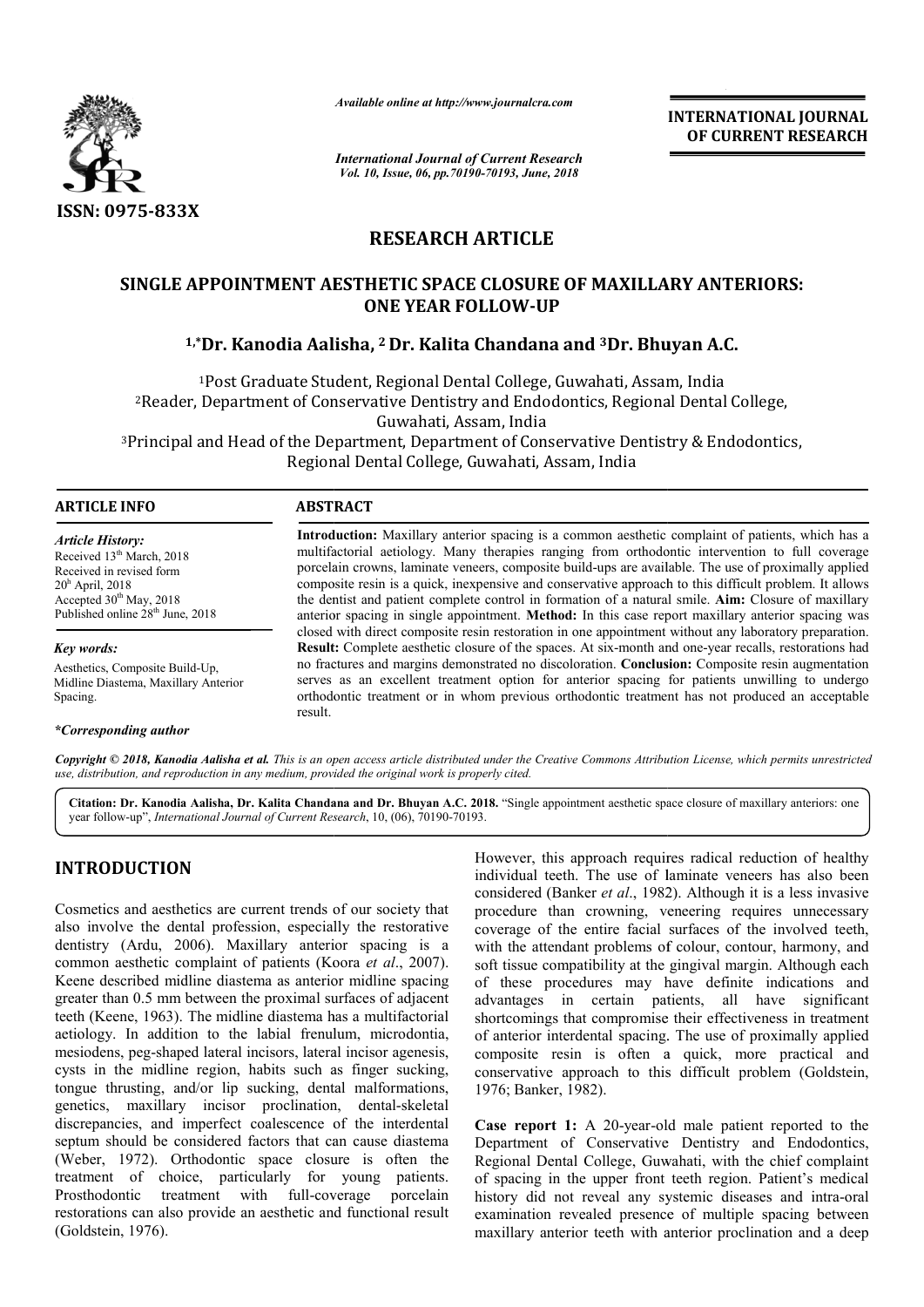bite. No dental caries were observed in both clinical and radiological examination. Patient was unwilling for the orthodontic treatment and hence was referred to the department for conservative management. As a more conservative, economical, aesthetic, and quicker option, direct aesthetic composite build-ups for the anterior teeth in a single appointment were considered.

Patient was made aware of the anticipated changes in tooth contour that will occur as a result of composite resin addition, also the shortcomings of this procedure were explained. Before isolation, shade selection was considered, after which all maxillary anteriors along with the first premolars were isolated with rubber dam. To prevent hindrance to access to subgingival areas the rubber dam sheet was pulled upwards and fixed. The proximal surfaces that extend from the facial line angle to the lingual line angle were lightly roughened with a coarse straight fissure diamond instrument. 37% phosphoric acid (ETCH, d-tech) was applied on the prepared enamel to be restored for 15 seconds, rinsed for 20 seconds, and dried with air slightly. Then a single bottle bonding agent (Single Bond Universal Adhesive, 3M ESPE) was applied and light cured for 20 seconds. Composite resin (Filtek Z250 XT, 3M ESPE) was then carefully placed in increments and light cured on each proximal surface. The last layer was carefully placed and contoured using a matrix strip.

Finishing and polishing was achieved with composite finishing white stones (Shofu Composite Finishing Kit) and polishing discs (3M ESPE Soflex Contouring Polishing Discs). Finishing and polishing strips (3M ESPE Soflex Strip) were used for completing the proximal contours. All teeth were sequentially treated after one another to the desired contour. Patient was cautioned not to bite hard food or objects because of the potential for fracture of the composite resin additions. Patient was informed that the restoration might need eventual replacement because of staining, wear, or discoloration. Patient was recalled for follow-ups.

**Case report 2:** A 25-year-old female patient reported to the Department of Conservative Dentistry and Endodontics, Regional Dental College, Guwahati, with the chief complaint of spacing in the upper middle teeth region. Patient's medical history did not reveal any systemic diseases and intra-oral examination revealed presence of anterior midline diastema with anterior maxillary proclination. No dental caries were observed in both clinical and radiological examination. Patient was unwilling for the orthodontic treatment and hence was referred to the department for conservative management. Again in this case as well, direct aesthetic composite resin build up for the closure of midine diastema was considered. The procedure followed was exactly the same as in Case 1, except that for proper access, isolation was done using cotton rolls and a size 00 retraction cord (Ultrapak #00, Ultradent Products) on the central incisors was used as teeth involved were less, and isolation could be achieved successfully with this.

**Case report 3:** A 23-year-old female patient reported to the Department of Conservative Dentistry and Endodontics, Regional Dental College, Guwahati, with the chief complaint of spacing in the upper front teeth region. Patient's medical history did not reveal any systemic diseases and intra-oral examination revealed presence of maxillary anterior spacing involving the incisors. No dental caries were observed in both

clinical and radiological examination. Patient preferred a quick treatment option due to personal aesthetic concern and hence was referred to the department for conservative management. Again in this case as well, direct aesthetic composite resin build-up for the closure of anterior spacing in a single appointment was considered. The procedure followed was exactly the same as in Case 2.

## **DISCUSSION**

Direct resin-based composite build-up was used to correct maxillary anterior spacing in all these above mentioned cases. This is a biomimetic, functional, and biologically prudent treatment option for closing diastemas with clinically promising survival rates, especially in cases wherein minimally invasive or non-invasive procedures on healthy teeth are indicated (Wolff *et al*., 2010). It has a survival rate nearly 85% after 5 years, with the majority of restorations reaching excellent or good quality (Frese *et al*., 2013) which is similar to the survival rate exhibited by laminate veneers (above 90% in 10 years) (Layton *et al*., 2007). Most composite materials possess less fractural toughness, shear and compressive strength and are not ideally suited for ultra-high stress areas for eg; presence of unmanaged parafunctional forces such as bruxism, Class III end-to-end occlusal schemes, or noxious oral habits such as nail biting (Hemmings *et al*., 2000). But despite these, there are numerous advantages offered by them which are the following: (1) tooth shape, colour, and position can be corrected in one treatment session (2) non-invasive or minimally invasive technique (3) the technique is reversible (4) in case of minor failure, the restoration can be repaired (5) in case of major failure, other treatment options (laminate veneers, crowns) can be applied and (6) cost-effective technique, requiring little or no laboratory work (Wolff *et al*., 2010).

In these case reports, direct composite resin restorations were planned as the treatment method due to aesthetical demands of the patient having restricted time and money, and nonwillingness for an orthodontic treatment. All the three cases were done in single appointment each. The direct composite resin restorations can be placed in a single visit, often do not require preliminary models or wax-ups, and do not involve laboratory fees that escalate costs (Korkut *et al*., 2016). As rubber dam isolation is a "gold standard" approach for restorative procedures, some authors recommend it should be used whenever possible (Cajazeira, 2014). Whereas according to Heymann *et al*. a rubber dam is not recommended for this procedure because it obscures the interproximal papilla and limits access to subgingival regions. The proximal surfaces should be isolated with appropriate-sized retraction cord, which holds the gingival tissue away from the tooth and prevents seepage and contamination by crevicular fluids (Heymann, 1985). In the first case, teeth were isolated with rubber dam as multiple teeth were involved, whereas in the other two cases use of retraction cord and cotton rolls was found to be more appropriate. Proximal surfaces of teeth were roughened as it creates more surface area for bonding and removes the outer few microns of fluoride-rich enamel, which may be resistant to acid etching. This treatment of the enamel significantly improves the retention of the composite addition (Aker, 1939). Addition of composite resin to previously untreated healthy enamel allows the composite resin to be bonded only to the enamel surface of the tooth, and due to the low configuration factor of the restorations no relevant stress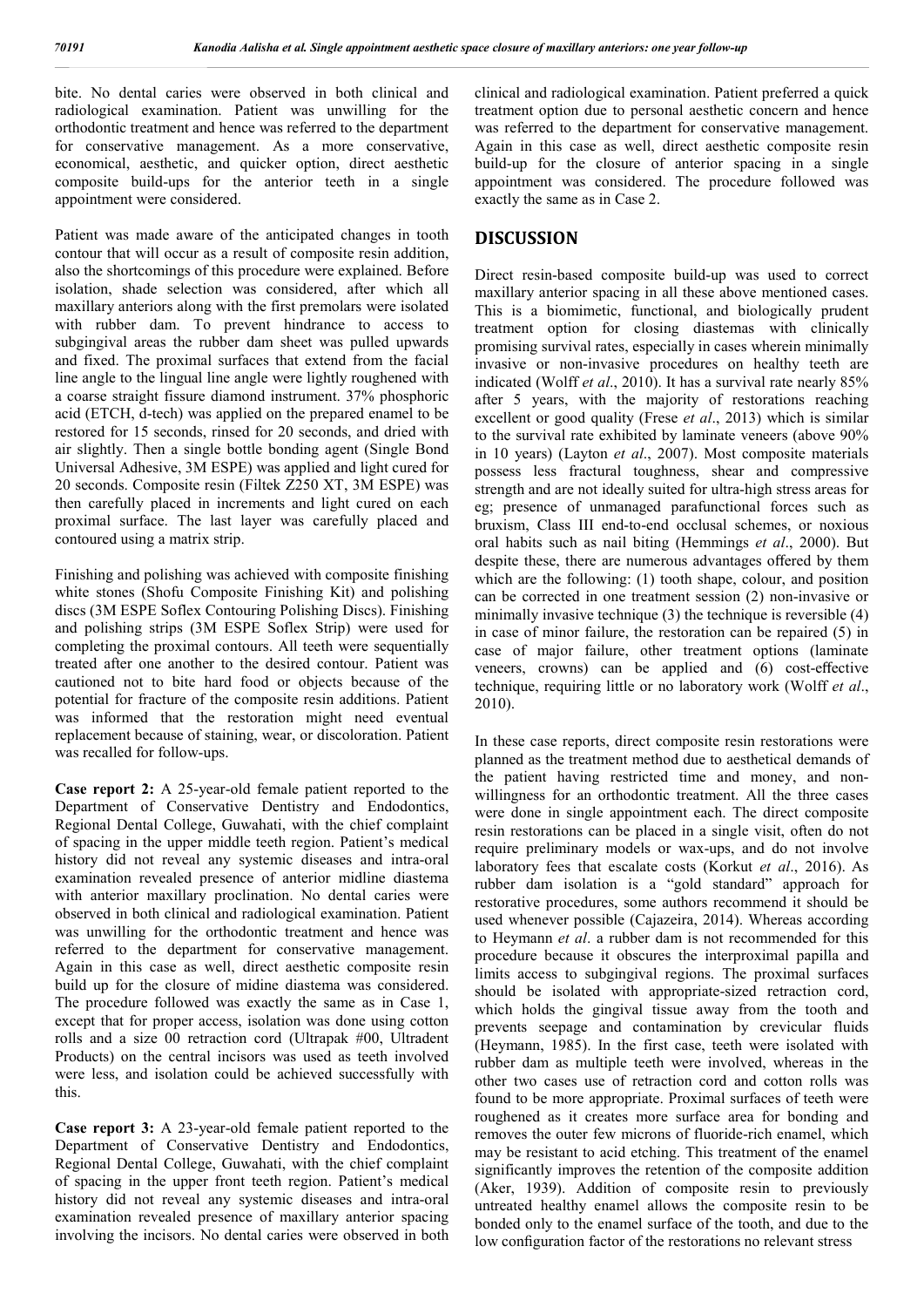

**Figure 1. A-C – Pre-operative photographs showing maxillary spacing between anterior teeth. D- Isolation of teeth using rubber dam. E- Proximal surfaces lightly roughened with a coarse straight fissure diamond instrument. F- White frosty appearance of etched enamel. G-H- Post-operative photographs after bonding and composite resin build up on the proximal surfaces I- One year follow-up photograph**



**Figure 2. A- Pre-operative photograph showing midline diastema. B- Isolation with cotton rolls and retraction cord C- Post-operative photograph after space closure using composite resin**



**Figure 3. A- Pre-operative photograph with spacing in between central incisors and lateral incisors B- Closure of spacing in between central incisors. C- Closure of spacing between ipsilateral central and later incisor D- Photograph on one year follow-up**